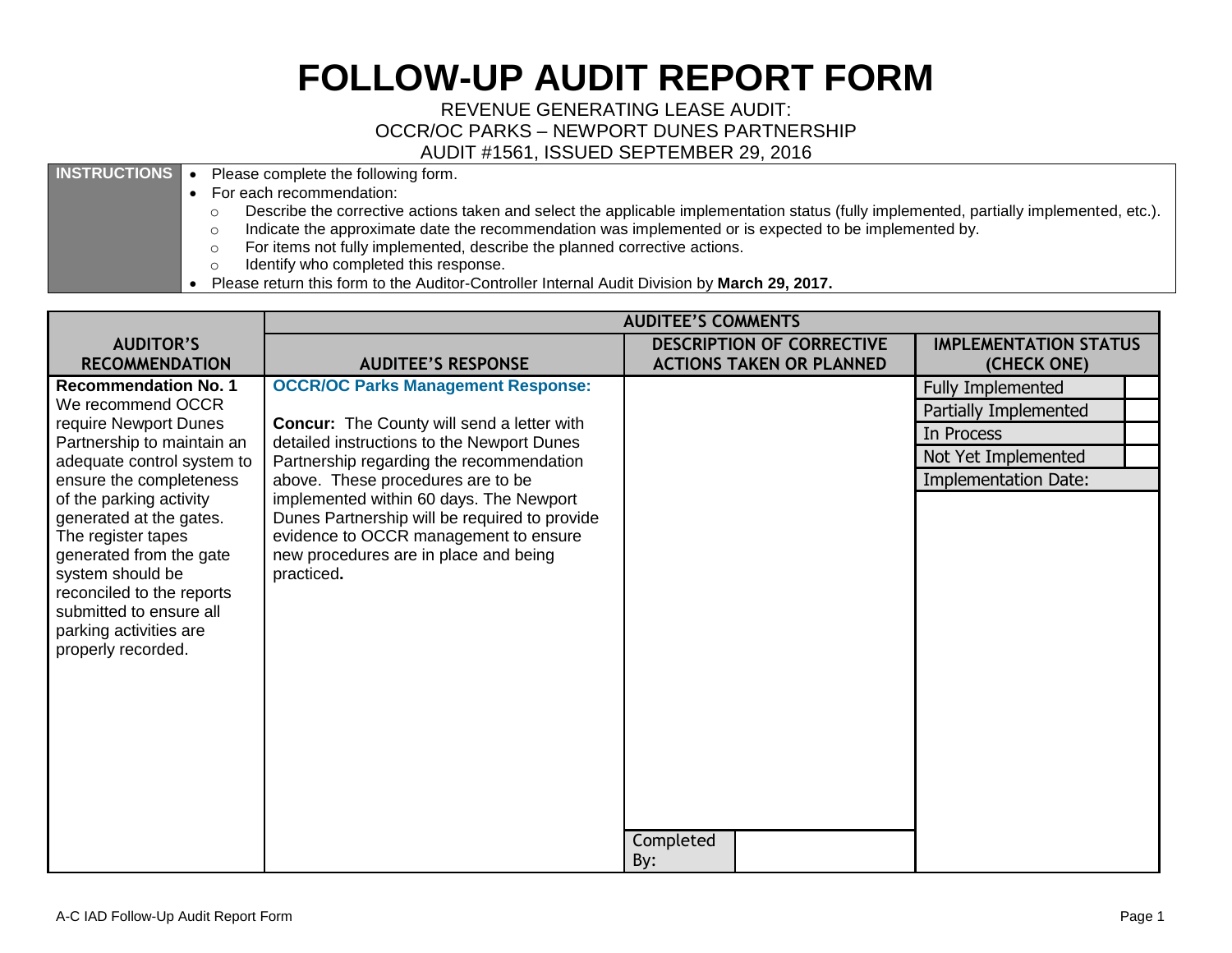|                                                     | <b>AUDITEE'S COMMENTS</b>                                                                 |                                  |                              |
|-----------------------------------------------------|-------------------------------------------------------------------------------------------|----------------------------------|------------------------------|
| <b>AUDITOR'S</b>                                    |                                                                                           | <b>DESCRIPTION OF CORRECTIVE</b> | <b>IMPLEMENTATION STATUS</b> |
| <b>RECOMMENDATION</b>                               | <b>AUDITEE'S RESPONSE</b>                                                                 | <b>ACTIONS TAKEN OR PLANNED</b>  | (CHECK ONE)                  |
| <b>Recommendation No. 2</b>                         | <b>OCCR/OC Parks Management Response:</b>                                                 |                                  | <b>Fully Implemented</b>     |
| We recommend OCCR                                   |                                                                                           |                                  | Partially Implemented        |
| develop and implement<br>policies and procedures to | <b>Concur: OCCR Accounting has collaborated</b><br>with CEO Real Estate and developed and |                                  | In Process                   |
| ensure Newport Dunes                                | implemented procedures to ensure that audited                                             |                                  | Not Yet Implemented          |
| Partnership's audited                               | financial statements are received, reviewed                                               |                                  | <b>Implementation Date:</b>  |
| financial statements are                            | and reconciled in a timely manner. Any                                                    |                                  |                              |
| reviewed and reconciled in<br>a timely manner.      | unreported income and related revenue will be<br>invoiced accordingly. Newport Dunes      |                                  |                              |
|                                                     | Partnership reconciliations of audited financial                                          |                                  |                              |
|                                                     | statements have been prepared and are                                                     |                                  |                              |
|                                                     | currently being reviewed for years 2012, 2013,                                            |                                  |                              |
|                                                     | 2014 and 2015.                                                                            |                                  |                              |
|                                                     |                                                                                           |                                  |                              |
|                                                     |                                                                                           |                                  |                              |
|                                                     |                                                                                           |                                  |                              |
|                                                     |                                                                                           |                                  |                              |
|                                                     |                                                                                           |                                  |                              |
|                                                     |                                                                                           |                                  |                              |
|                                                     |                                                                                           |                                  |                              |
|                                                     |                                                                                           |                                  |                              |
|                                                     |                                                                                           |                                  |                              |
|                                                     |                                                                                           |                                  |                              |
|                                                     |                                                                                           |                                  |                              |
|                                                     |                                                                                           |                                  |                              |
|                                                     |                                                                                           |                                  |                              |
|                                                     |                                                                                           |                                  |                              |
|                                                     |                                                                                           |                                  |                              |
|                                                     |                                                                                           |                                  |                              |
|                                                     |                                                                                           |                                  |                              |
|                                                     |                                                                                           |                                  |                              |
|                                                     |                                                                                           | Completed                        |                              |
|                                                     |                                                                                           | By:                              |                              |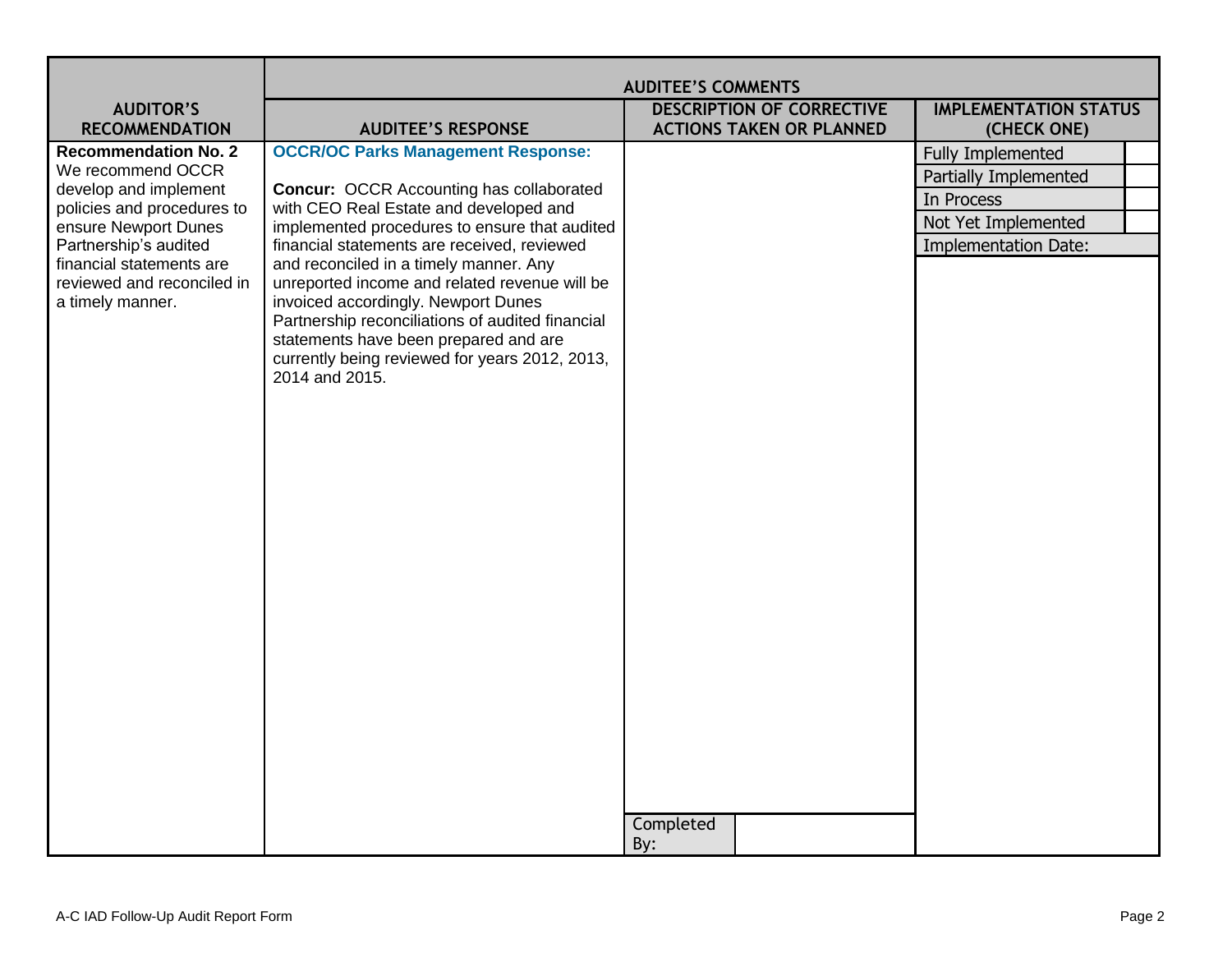|                                                    | <b>AUDITEE'S COMMENTS</b>                                                                      |                                 |                              |
|----------------------------------------------------|------------------------------------------------------------------------------------------------|---------------------------------|------------------------------|
| <b>AUDITOR'S</b>                                   |                                                                                                | DESCRIPTION OF CORRECTIVE       | <b>IMPLEMENTATION STATUS</b> |
| <b>RECOMMENDATION</b>                              | <b>AUDITEE'S RESPONSE</b>                                                                      | <b>ACTIONS TAKEN OR PLANNED</b> | (CHECK ONE)                  |
| <b>Recommendation No. 3</b>                        | <b>OCCR/OC Parks Management Response:</b>                                                      |                                 | <b>Fully Implemented</b>     |
| We recommend OCCR                                  |                                                                                                |                                 | Partially Implemented        |
| ensure the County makes                            | Concur: OCCR has corrected the \$18,000                                                        |                                 | In Process                   |
| the correct annual<br>contribution to the dredging | shortfall that occurred in the Newport Tidelands<br>dredging reserve for FY 2014-15 through an |                                 | Not Yet Implemented          |
| reserve fund as required by                        | appropriation of \$18,000 during the FY 2016-                                                  |                                 | Implementation Date:         |
| the Agreement.                                     | 17 Budget in addition to the \$272,200 required                                                |                                 |                              |
|                                                    | annual contribution. This increased contribution                                               |                                 |                              |
|                                                    | to the Newport Dunes dredging reserve was                                                      |                                 |                              |
|                                                    | approved as part of the FY 2016-17 Newport<br>Tidelands Budget by the Board of Supervisors     |                                 |                              |
|                                                    | on June 28, 2016 and will be implemented by                                                    |                                 |                              |
|                                                    | the Auditor-Controller in FY 2016-17. In                                                       |                                 |                              |
|                                                    | addition, OCCR will work with CEO Real                                                         |                                 |                              |
|                                                    | Estate to ensure that OCCR Budget staff are                                                    |                                 |                              |
|                                                    | notified of the proper amount to add to the                                                    |                                 |                              |
|                                                    | Newport Dunes dredging reserve when that<br>amount is adjusted on January 1, 2020.             |                                 |                              |
|                                                    |                                                                                                |                                 |                              |
|                                                    |                                                                                                |                                 |                              |
|                                                    |                                                                                                |                                 |                              |
|                                                    |                                                                                                |                                 |                              |
|                                                    |                                                                                                |                                 |                              |
|                                                    |                                                                                                |                                 |                              |
|                                                    |                                                                                                |                                 |                              |
|                                                    |                                                                                                |                                 |                              |
|                                                    |                                                                                                |                                 |                              |
|                                                    |                                                                                                |                                 |                              |
|                                                    |                                                                                                |                                 |                              |
|                                                    |                                                                                                |                                 |                              |
|                                                    |                                                                                                |                                 |                              |
|                                                    |                                                                                                |                                 |                              |
|                                                    |                                                                                                |                                 |                              |
|                                                    |                                                                                                | Completed                       |                              |
|                                                    |                                                                                                | By:                             |                              |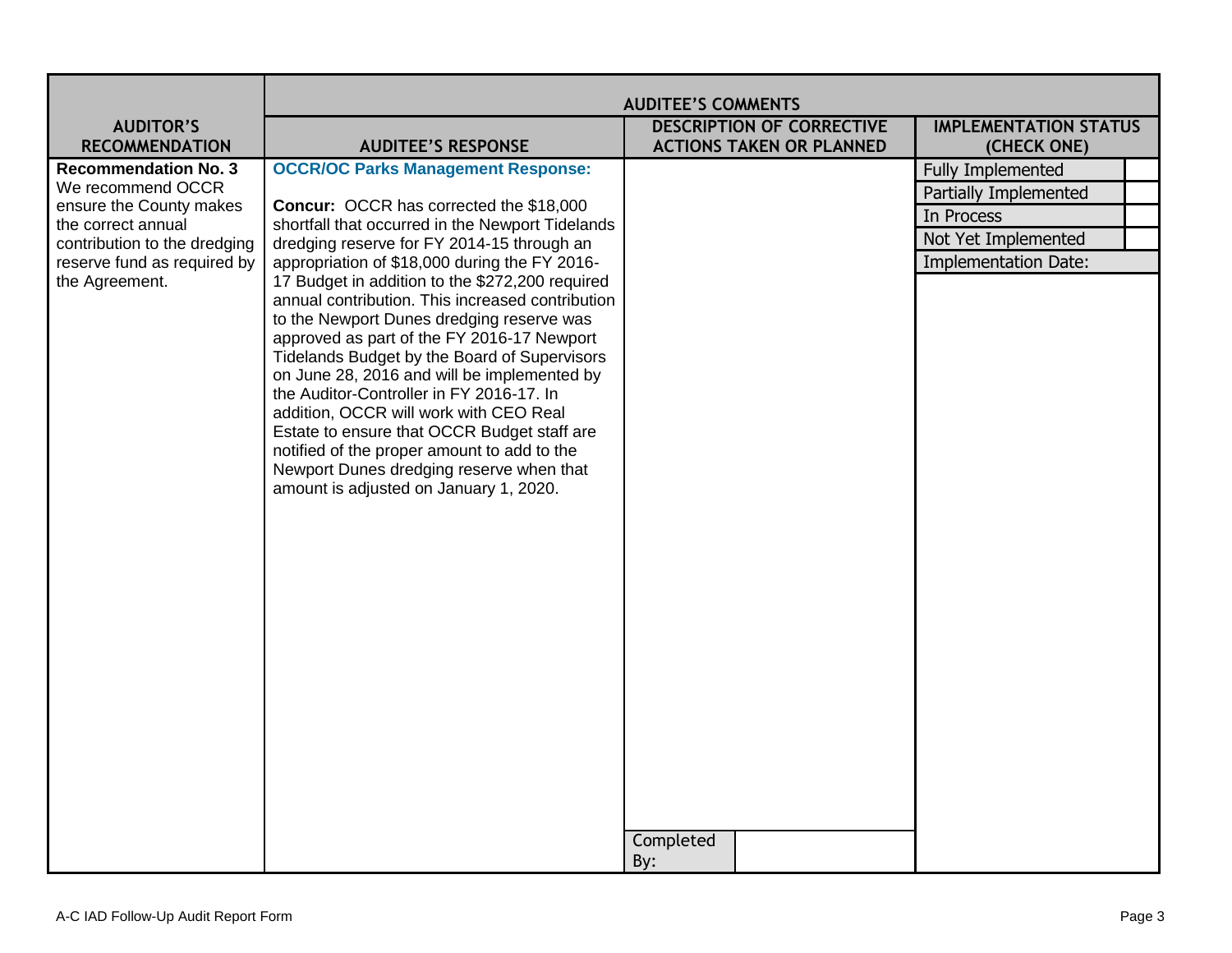|                                                      | <b>AUDITEE'S COMMENTS</b>                                                                        |                                  |                              |
|------------------------------------------------------|--------------------------------------------------------------------------------------------------|----------------------------------|------------------------------|
| <b>AUDITOR'S</b>                                     |                                                                                                  | <b>DESCRIPTION OF CORRECTIVE</b> | <b>IMPLEMENTATION STATUS</b> |
| <b>RECOMMENDATION</b>                                | <b>AUDITEE'S RESPONSE</b>                                                                        | <b>ACTIONS TAKEN OR PLANNED</b>  | (CHECK ONE)                  |
| <b>Recommendation No. 4</b>                          | <b>OCCR/OC Parks Management Response:</b>                                                        |                                  | <b>Fully Implemented</b>     |
| We recommend OCCR                                    |                                                                                                  |                                  | Partially Implemented        |
| require Newport Dunes<br>Partnership to instruct its | <b>Concur:</b> CEO Real Estate will send a letter<br>with detailed instructions to Newport Dunes |                                  | In Process                   |
| staff about the importance                           | regarding the items noted in Recommendation                                                      |                                  | Not Yet Implemented          |
| of ensuring that the rental                          | No. 4 above. These procedures are to be                                                          |                                  | <b>Implementation Date:</b>  |
| agreement forms are                                  | implemented within 60 days. Newport Marina                                                       |                                  |                              |
| complete and accurate.                               | will be required to provide evidence to OCCR                                                     |                                  |                              |
| The rental agreements                                | management to ensure new procedures are in                                                       |                                  |                              |
| should be reviewed by the<br>Watersports Manager for | place and being practiced.                                                                       |                                  |                              |
| completeness and                                     |                                                                                                  |                                  |                              |
| accuracy. We also                                    |                                                                                                  |                                  |                              |
| recommend that OCCR                                  |                                                                                                  |                                  |                              |
| require Newport Dunes                                |                                                                                                  |                                  |                              |
| Partnership to utilize<br>serially pre-numbered      |                                                                                                  |                                  |                              |
| rental forms for all rental                          |                                                                                                  |                                  |                              |
| activity and ensure all                              |                                                                                                  |                                  |                              |
| rental forms are issued in                           |                                                                                                  |                                  |                              |
| sequential order and                                 |                                                                                                  |                                  |                              |
| properly accounted for.                              |                                                                                                  |                                  |                              |
|                                                      |                                                                                                  |                                  |                              |
|                                                      |                                                                                                  |                                  |                              |
|                                                      |                                                                                                  |                                  |                              |
|                                                      |                                                                                                  |                                  |                              |
|                                                      |                                                                                                  |                                  |                              |
|                                                      |                                                                                                  |                                  |                              |
|                                                      |                                                                                                  |                                  |                              |
|                                                      |                                                                                                  |                                  |                              |
|                                                      |                                                                                                  |                                  |                              |
|                                                      |                                                                                                  |                                  |                              |
|                                                      |                                                                                                  |                                  |                              |
|                                                      |                                                                                                  | Completed                        |                              |
|                                                      |                                                                                                  | By:                              |                              |